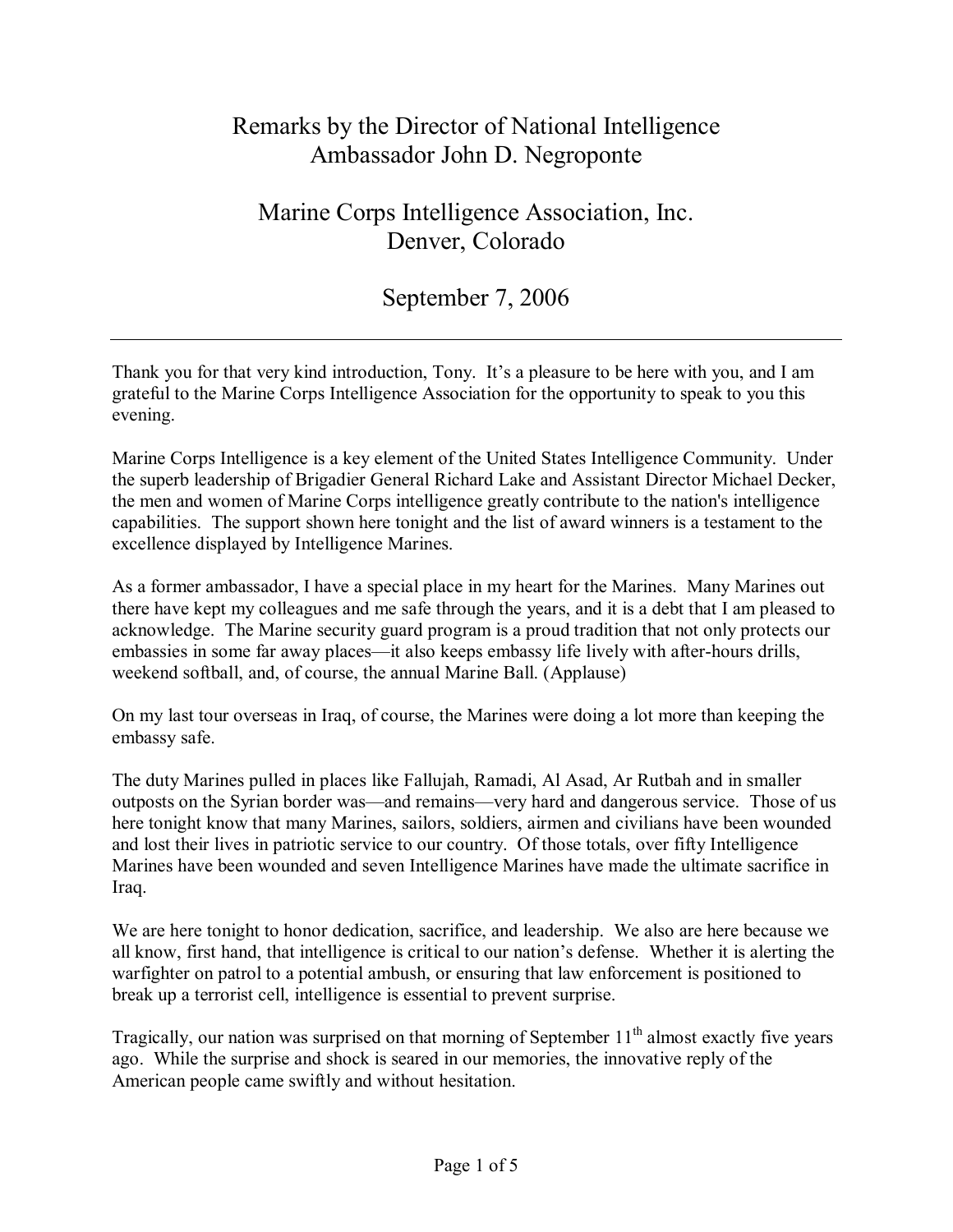For example, one of your own, retired Master Gunnery Sergeant Edwin T. Vogt, who is present with us this evening, answered the call immediately. Master Gunnery Sergeant Vogt, who was a reserve Marine in New York but not on duty at the time, rushed to the scene of the attack and organized a team of fellow Marines to help in the rescue effort for several days. Master Gunnery Sergeant Vogt's response epitomized improvisation. Because he did not have his uniform, he went to the closest Army surplus store, purchased one, and headed to Ground Zero. For his leadership, Master Gunnery Sergeant Vogt was awarded the Navy and Marine Corps Medal. (Applause)

In the same spirit that Master Gunnery Sergeant Vogt rushed into the fray to rescue his fellow Americans, members of our constantly improving Intelligence Community have deployed to places such as Afghanistan, Pakistan, Saudi Arabia and elsewhere to work with our foreign partners in pursuit of both those who planned 9/11 and those who seek to inflict further masscasualty attacks. Galvanized by the events of 9/11, the Community immediately launched innovative interagency operations partnering with foreign and unconventional allies. This led to the quick overthrow of the Taliban and the capture of hundreds of al-Qa'ida operatives. These operations, almost always involving a combination of human and technical intelligence collection, require a great deal of skill and risk, much of which will and should remain secret.

My role as Director of National Intelligence is to take and expand this spirit of innovation and further infuse it into the way we do our intelligence business. Tonight, I would like to discuss not just how we are making our nation safer from terror but also how we are supporting our military forces engaged in the fight.

Five years after 9/11 the question many have on their mind is whether our nation's Intelligence Community is better prepared to keep America safe? My answer to this question is yes and here is why. First, we understand and are better aligned to meet the terrorist threat, and second, we are sharing information better, thus increasing our opportunities to thwart terrorist operations.

I won't claim that we have, over the past five years, perfected the art of counterterrorism. What we have done, as illustrated by some of our successes, is vastly improve the Intelligence Community's ability to understand, and disrupt, organizations like al-Qa'ida. For example we have several times as many "all source" analysts focusing on the terrorist threat than were in place on 9/11. We also have devoted a great deal more resources to increasing our human intelligence collection. This is real, tangible progress. It represents better collection, better analysis, and better support for our leaders, which will lead to an increased understanding of how to combat our terrorist foes. And everyone has had a hand in these successes, from the DIA to the NSA to the CIA, to the FBI, and of course to the service intelligence entities.

Of course, intelligence does little good if those who need it don't see it. As current events show in Great Britain and Iraq, the right people are increasingly seeing the right information. Intelligence allowed Coalition forces to locate and kill Abu Musab al-Zarqawi. Extensive intelligence sharing and collaboration between British, American, and Pakistani authorities enabled the shut down of a cell seeking to blow up transatlantic airliners.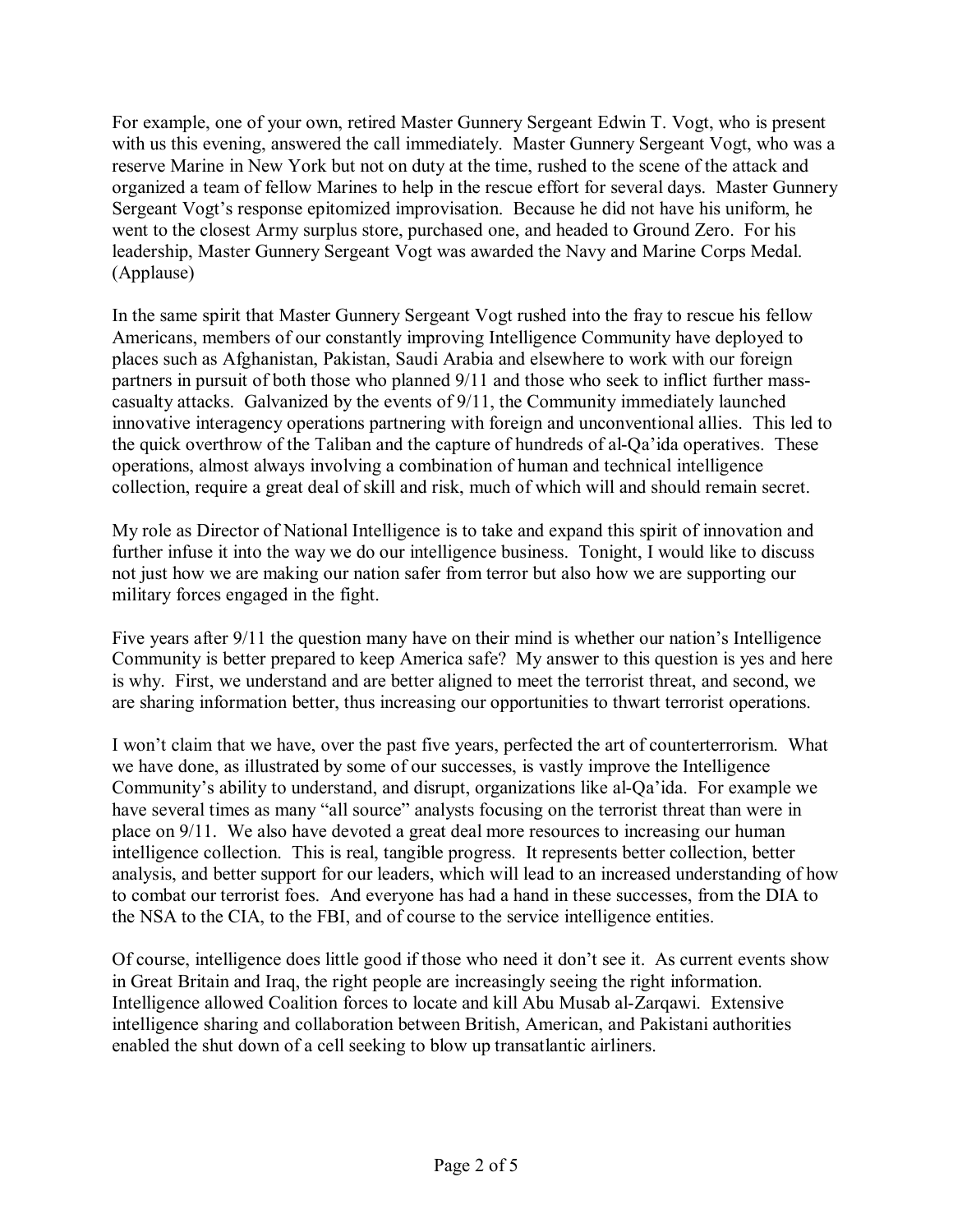Such cooperation and information sharing is essential in counterterrorism operations, and it is particularly important to how we are improving our support to the warfighter—in Iraq, Afghanistan, and other fronts in the war on terror.

The first point I would like to make on warfighter support is very basic, but so important that it cannot be overemphasized. The distinction between national and tactical level intelligence is blurring. In asymmetric, low-intensity conflict zones, everyone has an intelligence mission. The eyes and ears of the populace, and the eyes and ears of our troops on the ground, often provide intelligence that cannot be obtained otherwise. The Marines are famous for insisting that, "every Marine is a rifleman." I understand that as a result of lessons learned in Iraq, Marine leaders now are also insisting, "every Marine is an intelligence collector." So I am not telling you something you do not already know. I just want to acknowledge a crucial dimension of the intelligence challenges of the  $21<sup>st</sup>$  century.

Having said that, I would like to emphasize that my office has been working closely with our DoD colleagues to adapt and improve our national intelligence systems to support the warfighter on the ground and to limit the advantages the enemy enjoys in asymmetric warfare.

In the realm of information sharing, I would highlight three initiatives particularly relevant to you and your fellow Marines.

First, we are working closely with the Department of Defense's newly established Joint Intelligence Operations Centers (JIOCs) to ensure real-time, transparent information exchange. The DNI representatives to the combatant commands, along with representatives from all agencies in the Intelligence Community, are committed to streamlining and improving information sharing at national, operational, and tactical levels.

Second, Intelligence Community agencies such as NSA and CIA are providing more direct support to Marines in the field. Whether it is integrating computer networks to allow for the greater use of classified databases or co-locating Intelligence Community officers at places such as Camp Fallujah, we are working to find more ways to ensure information is actionable and at the fingertips of the Marines who need it.

Third, we have made some real breakthroughs in sharing more information with our allies. Obviously, this is critical to coordination and force protection in conflict zones. The fact is that we don't fight alone, and we have to ensure that those we fight alongside us have the intelligence they need to be effective partners.

A moment ago I stressed that in a counterinsurgency everyone has an intelligence mission. Marine Human Exploitation Teams in particular have justly earned a reputation for their aggressiveness in collecting and exploiting tactical intelligence. But beyond what a patrol might bring back as useful tactical intelligence, we also need to systematically build up, improve, and coordinate the United States Government human intelligence function in general. We therefore have created the National Clandestine Service within the CIA, whose role is to set standards for, to facilitate the training of, and to ensure that we deconflict and integrate the activities of our human intelligence collectors worldwide. Your fellow Marine, Major General Michael E.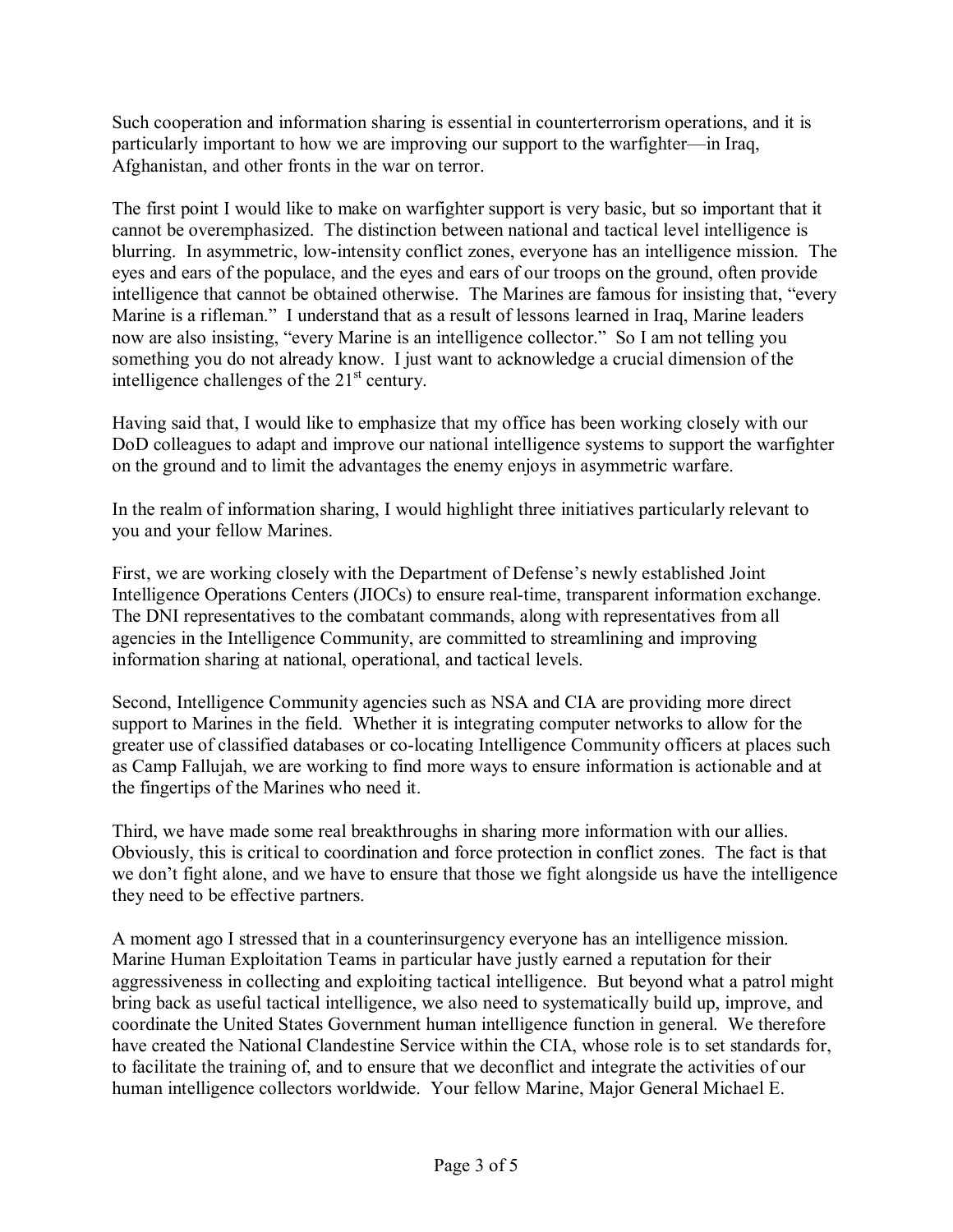Ennis—who is with us this evening—is the National Clandestine Service, Deputy Director for Community Human Intelligence, which means he is largely responsible for integrating human intelligence collection across agencies. The National Clandestine Service, with the support of my office, will continue to work hard to guarantee that the information collected at the tactical level is integrated with national level intelligence and vice versa.

Improvised Explosive Devices provide another example of our efforts to use intelligence resources against tactical threats of strategic significance. IEDs are cheap, easy to build, difficult to detect, and of course they are deadly. So the Intelligence Community has worked hard with the Department of Defense, particularly the new Joint IED Defeat Organization and other agencies of the United States Government, to develop ways to detect and disable IEDs. This effort has had some success, but we have to do better. We also have to attack the human networks that make and traffic in IEDs and we are working hard on that question as well.

I can say very little publicly about the specifics of our signals intelligence capabilities. Suffice it to say that both modern technology and the nature of the counterinsurgency and counterterrorist enemy have rendered the clear-cut distinctions between "strategic" and "tactical" signals intelligence obsolete. In that context, it is widely recognized that Marine radio battalions have set the standard for breaking down old barriers between national and tactical collectors and analysts.

By working closely together, then, and capitalizing on real-time, real-life, real-combat lessons learned, the Intelligence Community and its partners can unmask dangerous adversaries who are masters of deception. We have embedded intelligence analysts in Marine bases for just that reason. We are developing an "expeditionary" mentality in the field of science and technology. And of course, as I have emphasized, we understand the vital role of human intelligence when attempting to penetrate shifting networks of non-state actors whose lack of orthodoxy is a weakness which they seek to transform into a strength.

Ultimately, as in the early days of our Republic, our own strength lies in America's ability to innovate, integrate, adapt and unify. Different elements of our national security establishment have different roles, but the overall mission—for intelligence, for the Marines, for our diplomats, for our border patrol, and police—is one-in-the-same: preventing surprise, keeping America safe, and protecting our citizens, our values, our interests, and our allies.

This a demanding job; in defeating terror, we will be at it a long time in a long war, but I think that we—particularly those of you among us who can proudly call themselves Marines—do it well

Before I close I would like to speak to you about one more item that is not specific to the Marine Corps. The topic does, however, share a common trait with those who wear the Globe and Anchor, for it involves an activity that is central to protecting our nation in the war on terror. I am speaking of the CIA's detention and questioning of key terrorists.

As the President announced yesterday, over the past several years the CIA has detained and questioned a small number of high-value terrorists. The need for this kind of capability is clear: